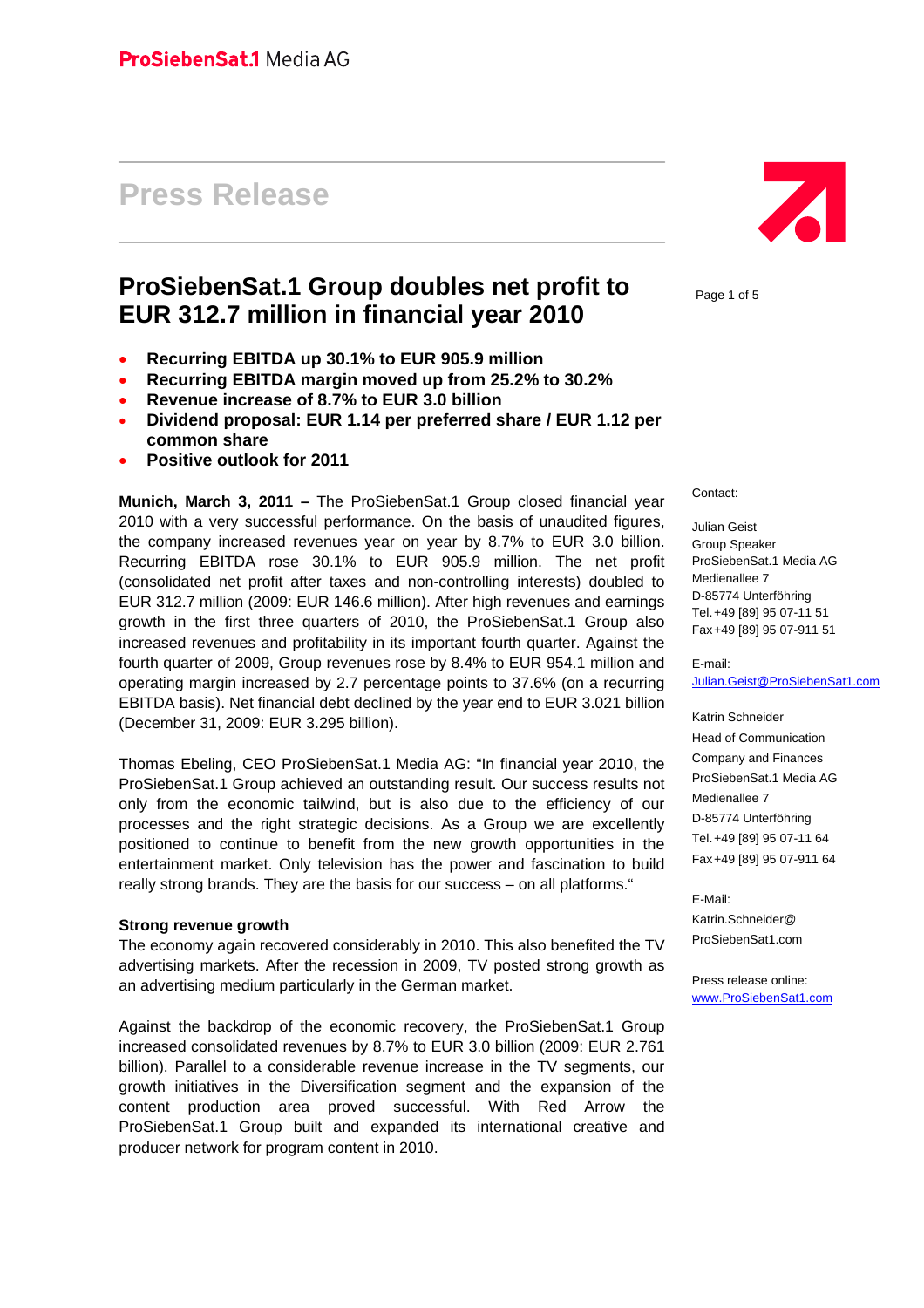

## **Revenue growth drives earnings increase Page 2 of 5** and  $P_{\text{200e}}$  2 of 5

In 2010, total operating costs amounted to EUR 2.105 billion (2009: EUR 2.078 billion), adjusted for non-recurring expenses totaling EUR 98.4 million (2009: EUR 85.7 million) and depreciation and amortization of EUR 138.1 million (2009: EUR 147.5 million).

Higher revenues combined with efficient cost management impacted positively across all earnings. Compared to the previous year, recurring EBITDA was up 30.1% to EUR 905.9 million (2009: EUR 696.5 million). The corresponding operating margin increased to 30.2% (2009: 25.2%). At EUR 807.6 million, EBITDA came in 29.6% higher than the prior-year figure. Consolidated net profit after taxes and non-controlling interests more than doubled to EUR 312.7 million (2009: EUR 146.6 million).

#### **High net profit, also in the fourth quarter**

In the fourth quarter of 2010, consolidated net profit after taxes and noncontrolling interests totaled EUR 181.5 million. The earnings surge of 60.1% or EUR 68.1 million was driven primarily by higher TV advertising revenues. At EUR 954.1 million, consolidated revenues were up 8.4% or EUR 73.7 million year-on-year. Recurring EBITDA rose by 16.7% to EUR 358.6 million (2009: EUR 307.2 million), with the recurring EBITDA margin moving up by 2.7 percentage points to 37.6%.

#### **All segments growing profitably**

In its most important revenue segment, Free TV German-speaking, the ProSiebenSat.1 Group continued growing. In 2010, the company achieved in this segment revenues of EUR 1.863 billion which were up 9.7% or EUR 164.6 million. Recurring EBITDA rose considerably by 37.9% to EUR 631.3 million (2009: EUR 457.9 million). The Group capitalized its rating in a growing advertising market environment and increased its revenues from TV advertising.

In Germany, the ProSiebenSat.1 stations achieved a combined market share of 28.5% for the audience between 14 and 49 (adjusted for N24 on an annual basis). In 2009, the comparable market share was 28.8%. In a competitive market environment that included the Winter Olympics and the Soccer World Cup, the German TV stations sustained their position quite well. In addition to licensed programming with high reach and Raab events, TV highlights made in Germany such as "Minute to win it", "Danni Lowinski", "The Pillars of the Earth" or "Galileo" and "Abenteuer Leben - täglich Wissen" contributed to this. In the spring season, new episodes of proven ratings successes will be back to the screen. These include "Danni Lowinski", "The last Cop (Der letzte Bulle)", "Minute to win it" and "Germany's Next Top Model".

In our international markets, the ProSiebenSat.1 Group extended its market position in almost all countries in 2010, gaining ground with the audience especially in the fourth quarter. The revenue contribution of the segment Free TV International rose by 8.4% to EUR 764.2 million in 2010 (2009: EUR 705.2 million). In addition to increased advertising revenues in most of its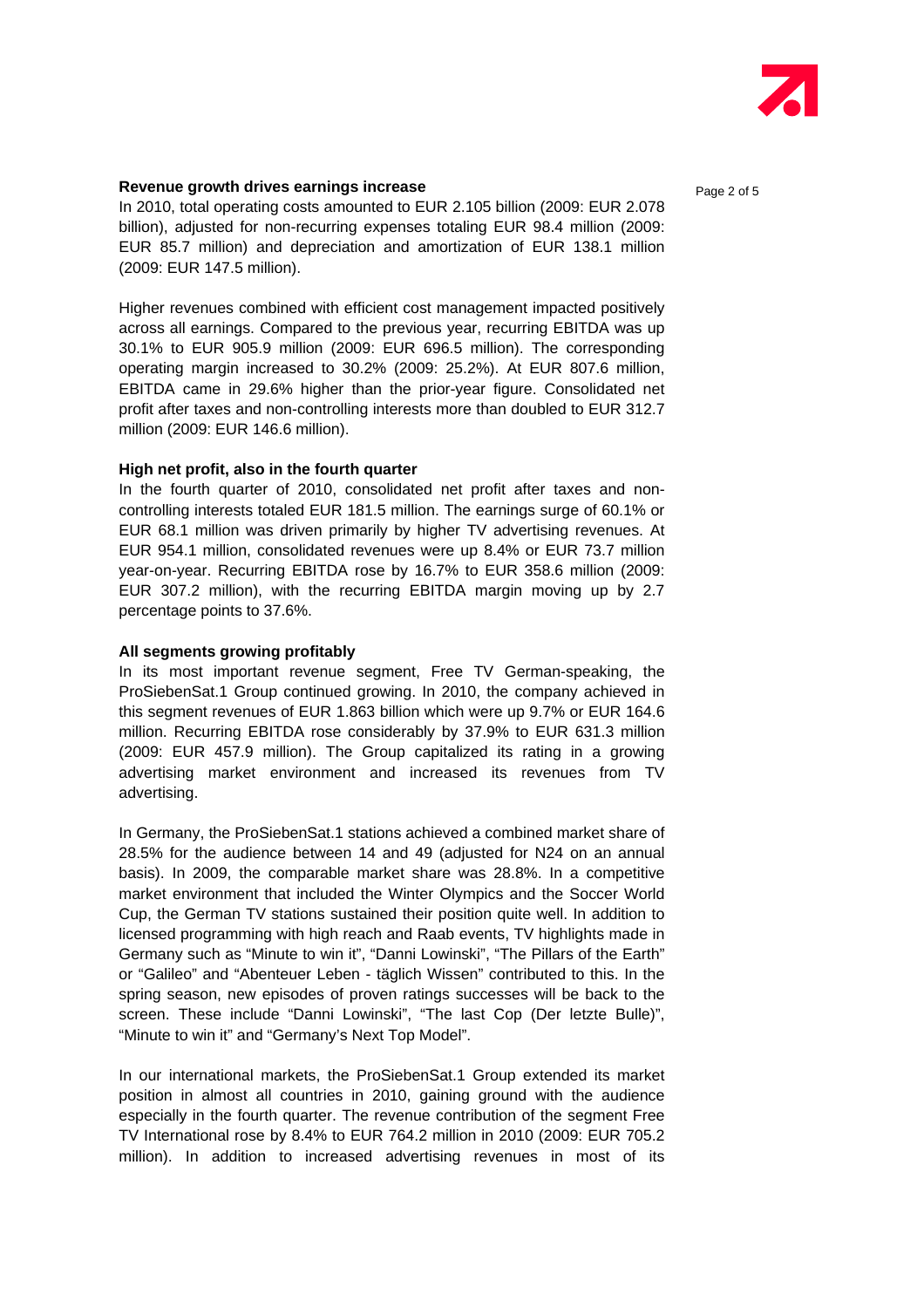

international TV markets, distribution revenues also grew year-on-year. The  $P_{\text{a}ae 3 of 5}$ segment's positive revenue trend combined with cost control resulted in recurring EBITDA increasing by 15.8% or EUR 25.0 million to EUR 183.2 million.

The Diversification segment increased revenues by 4.4% against the previous year to EUR 373.2 million (2009: EUR 357.6 million). The revenue growth was partly generated by online advertising and new initiatives such as our business model "media for revenue share". In the future, these new revenue streams are to be developed further. Against the previous year, recurring EBITDA in the Diversification segment advanced 13.8% to EUR 91.5 million (2009: EUR 80.4 million).

#### **Leverage improved from 4.7x to 3.3x**

Against December 31, 2009, net financial debt was reduced by 8.3% or EUR 273.6 million to EUR 3.021 billion. The Group's leverage (ratio of net financial debt to recurring EBITDA for the last twelve months) improved to the end of financial year 2010 to 3.3x (December 31, 2009: 4.7x).

As a result, the ProSiebenSat.1 Group already reached the lower end of the target leverage range (3x to 4x of net financial debt to recurring EBITDA). The leverage in comparison to the previous-year figures was positively impacted not only by a reduction in net financial debt, but also by high earnings growth. As one of the most important indicators for the Group's profitability and financial strength, free cash flow also increased significantly in the reporting period, by 72.5% to EUR 282.2 million (2009: EUR 163.6 million).

#### **Strategic review of the international portfolio**

In December 2010, the ProSiebenSat.1 Group initiated a strategic review of its business activities in the Nordic countries as well as the Netherlands and Belgium. The outcome of the review of these international assets is entirely open at this point. From today's perspective decisions from this review can be expected in the second quarter of 2011.

# **Dividend proposal of EUR 1.14 per preferred share and EUR 1.12 per common share**

In view of the very successful fiscal year 2010, the Executive Board will present to the Supervisory Board as proposal for a resolution by the Annual General Meeting a dividend payment for 2010 of EUR 1.14 per preferred share and EUR 1.12 per common share (2009: EUR 0.02 and EUR 0.00). Taking into account preference shares currently held as treasury stock, this represents a total payout of EUR 240.8 million (2009: EUR 2.1 million) and a payout ratio of 67.4% in relation to underlying net income (2009: 1.1%).

Axel Salzmann (CFO): "After having paid only the minimum dividend to preference shareholders in the last two years, this year we intend to resume our earnings-related dividend distribution policy – also in view of our outlook for the current financial year. At the same time, we are committed to reduce our debt levels further."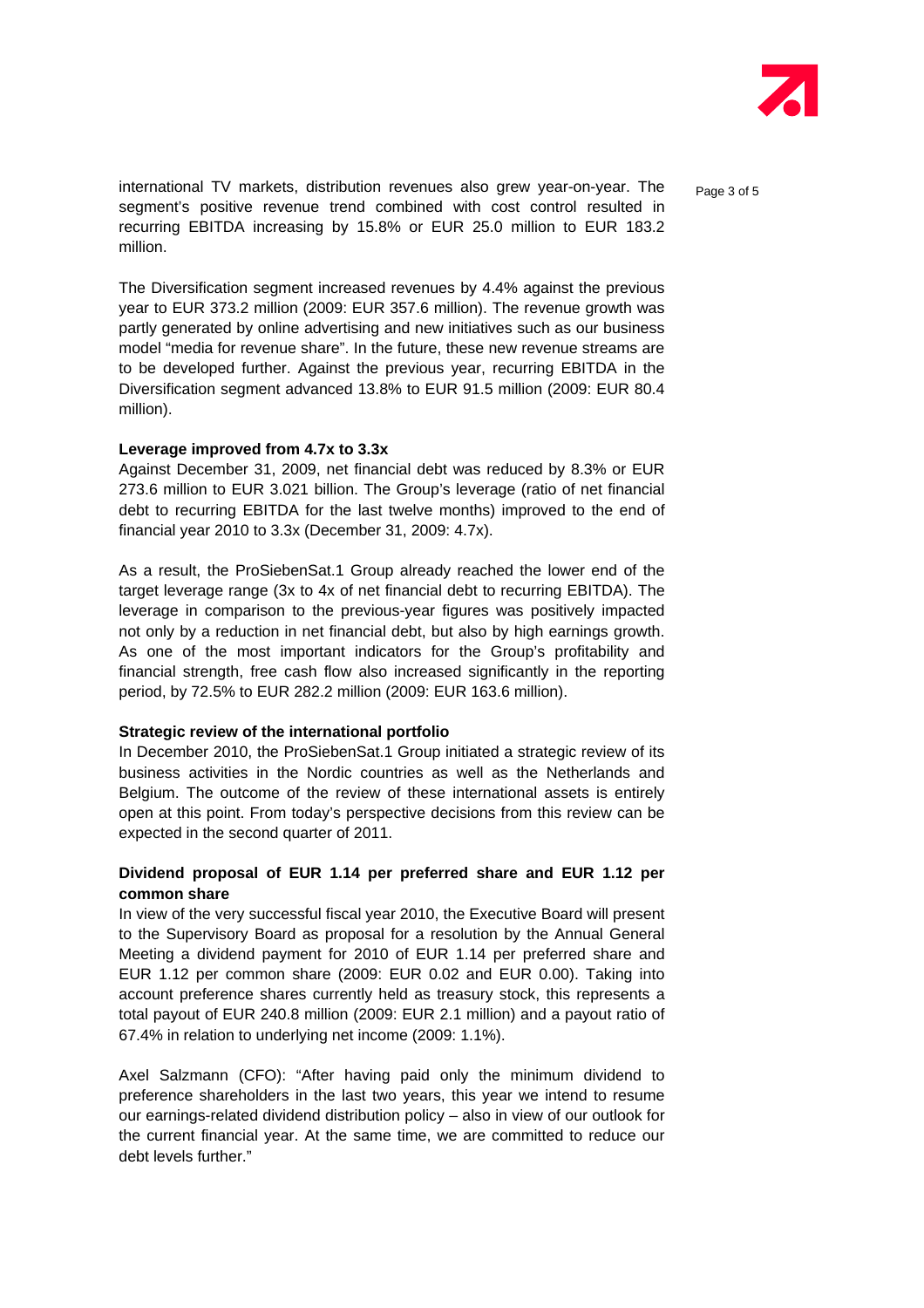

# **Positive outlook for fiscal 2011**

On the basis of data currently available the ProSiebenSat.1 Group anticipates a positive macroeconomic environment in fiscal 2011 in Germany and its main international markets. Against this background, the Group expects a positive business development in the current year. In the first quarter 2011 the TV advertising business in Germany will likely be affected by the late Easter holidays. For the year 2011 overall ProSiebenSat.1 anticipates a further increase of consolidated revenues and earnings (recurring EBITDA). All segments are expected to contribute to this.

Page 4 of 5